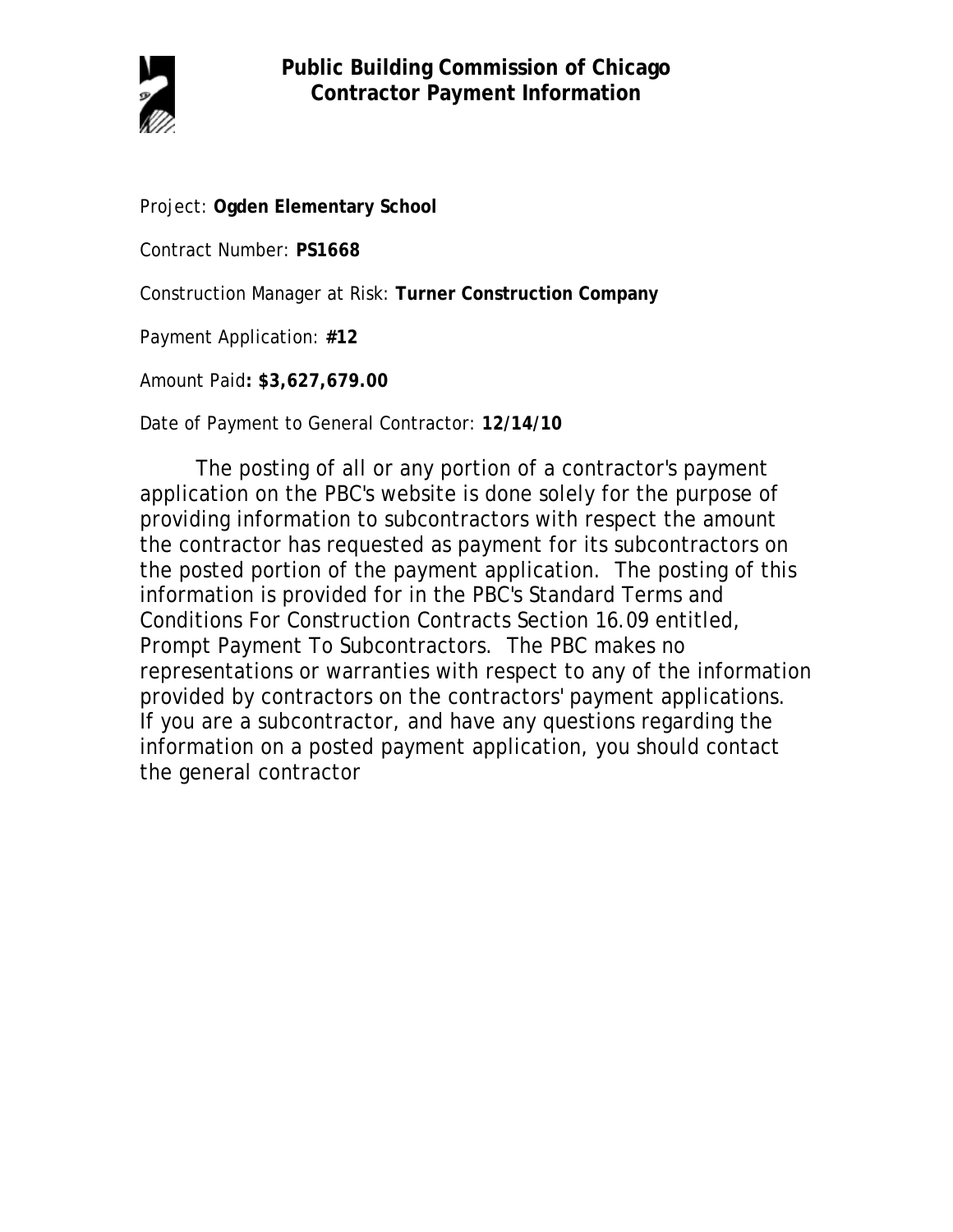## **PUBLIC BUILDING COMMISSION OF CHICAGO**

## **EXHIBIT S**

### CERTIFICATE OF ARCHITECT - ENGINEER

| Date:<br><b>November 11, 2010</b>                                                                                                                               |                                                                                                                                                                                                                                                                                                                                                                |  |
|-----------------------------------------------------------------------------------------------------------------------------------------------------------------|----------------------------------------------------------------------------------------------------------------------------------------------------------------------------------------------------------------------------------------------------------------------------------------------------------------------------------------------------------------|--|
| <b>Ogden Replacement Elementary School</b><br>Project:                                                                                                          |                                                                                                                                                                                                                                                                                                                                                                |  |
| To: Public Building Commission of Chicago<br>In accordance with Resolution No.<br>the Commission and to its Trustee, that:                                      | adopted by the Public Building Commission of Chicago on<br>, relating to the \$<br>Revenue Bonds issued by the Public Building Commission of Chicago for the financing of this project (and all terms used herein shall have the same meaning as in said Resolution), I hereby certify to                                                                      |  |
|                                                                                                                                                                 | 1. Obligations in the amounts stated herein have been incurred by the Commission and that each item thereof is a proper charge<br>against the Construction Account and has not been paid; and                                                                                                                                                                  |  |
|                                                                                                                                                                 | 2. No amount hereby approved for payment upon any contract will, when added to all amounts previously paid upon such<br>contract, exceed 90% of current estimates approved by the Architect - Engineer until the aggregate amount of payments withheld<br>equals 5% of the Contract Price (said retained funds being payable as set forth in said Resolution). |  |
| THE CONTRACTOR                                                                                                                                                  | <b>Turner Construction Company (Chicago)</b>                                                                                                                                                                                                                                                                                                                   |  |
| <b>FOR</b><br>is now entitled to the sum of                                                                                                                     | <b>Ogden Replacement Elementary School</b><br>\$3,627,679.00                                                                                                                                                                                                                                                                                                   |  |
| ORIGINAL CONTRACT PRICE<br><b>ADDITIONS</b><br><b>DEDUCTIONS</b><br>NET ADDITION OR DEDUCTION<br>ADJUSTED CONTRACT PRICE                                        | \$44,788,221.00<br>\$0.00<br>\$0.00<br>\$0.00<br>\$44,788,221.00                                                                                                                                                                                                                                                                                               |  |
| TOTAL AMOUNT EARNED                                                                                                                                             | \$20,742,700.00                                                                                                                                                                                                                                                                                                                                                |  |
| TOTAL RETENTION                                                                                                                                                 | \$1,544,142.00                                                                                                                                                                                                                                                                                                                                                 |  |
| a) Reserve Withheld @ 10% of Total Amount Earned, but<br>not to exceed 1% of Contract Price<br>b) Liens and Other Withholding<br>c) Liquidated Damages Withheld | \$1,544,142.00<br>\$0.00<br>\$0.00                                                                                                                                                                                                                                                                                                                             |  |
| TOTAL PAID TO DATE (Include this Payment)                                                                                                                       | \$19,198,558.00                                                                                                                                                                                                                                                                                                                                                |  |
| LESS: AMOUNT PREVIOUSLY PAID                                                                                                                                    | \$15,570,879.00                                                                                                                                                                                                                                                                                                                                                |  |
| AMOUNT DUE THIS PAYMENT                                                                                                                                         | \$3,627,679.00                                                                                                                                                                                                                                                                                                                                                 |  |
| C. Rocco Castellano<br>Architect - Engineer                                                                                                                     | Date: 11/11/2010                                                                                                                                                                                                                                                                                                                                               |  |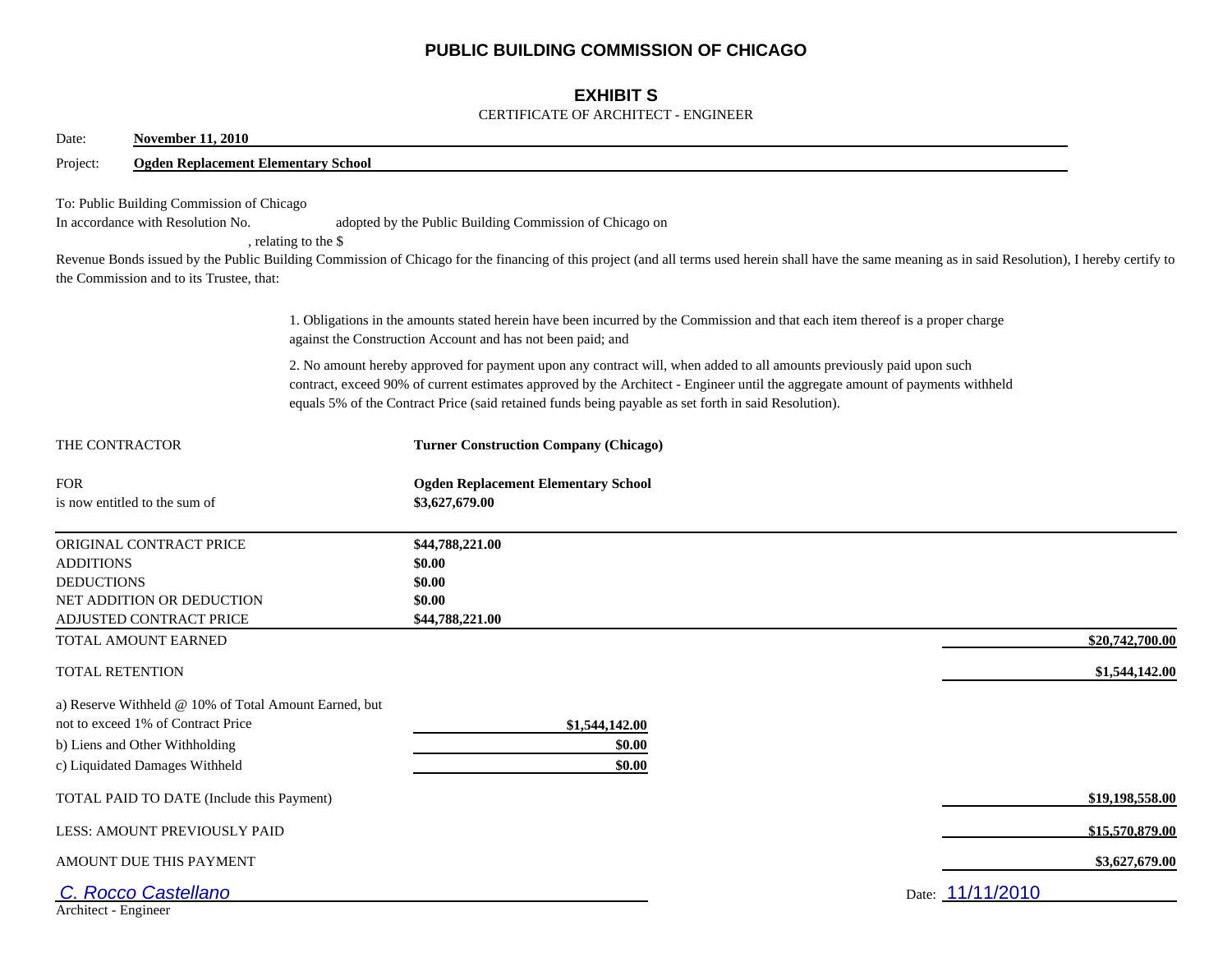## **(1 of 6) CONTRACTOR'S SWORN STATEMENT AND AFFIDAVIT FOR PARTIAL PAYMENT**

| <b>STATE OF Illinois</b> |          |
|--------------------------|----------|
|                          | $\{SS\}$ |
| <b>COUNTY OF Cook</b>    |          |

The affiant, being first duly sworn on oath, deposes and says that he/she is **Project Executive**, of **Turner Construction Company (Chicago)**, an **Illinois** corporation, and duly authorized to make this Affidavit in behalf of said corporation, and for him/herself individually; that he/she is well acquainted with the facts herein set forth and that said corporation is the Contractor with the PUBLIC BUILDING COMMISSION OF CHICAGO, Owner, under Contract No. **1632400** dated the **24th day of November, 2009**, for (describe nature of work)

#### **General Construction**

for (designate Project and Location)

#### **Ogden Replacement Elementary School**

#### **24 W. Walton, Chicago, Illinois 60610**

**·** that the following statements are made for the purpose of procuring a partial payment of

#### **Three million six hundred twenty seven thousand six hundred seventy nine**

#### **\$3,627,679.00**

under the terms of said Contract;

**·** that the work for which payment is requested has been completed, free and clear of any and all claims, liens, charges, and expenses of any kind or nature whatsoever and in full compliance with the Contract Documents and the requirements of said Owner under them;

**·** that for the purposes of said Contract, the following persons have been contracted with, and have furnished or prepared materials, equipment, supplies, and services for, and having done labor on said improvement;

**·** that the respective amounts set forth opposite their names is the full amount of money due and to become due to each of them respectively;

**·** that this statement is a full, true, and complete statement of all such persons and of the full amount now due and the amount heretofore paid to each of them for such labor, materials, equipment, supplies, and services, furnished or prepared by each of them to or on account of said work, as stated:

| <b>NAME</b><br>and<br><b>ADDRESS</b>                                                                   | <b>TYPE</b><br><b>OF</b><br><b>WORK</b> | <b>TOTAL</b><br><b>CONTRACT</b><br><b>(INCLUDE</b><br>C.O.'s | <b>TOTAL</b><br><b>WORK</b><br><b>COMPLETE</b> | <b>LESS</b><br><b>RETENTION</b><br><b>(INCLUDE</b><br><b>CURRENT)</b> | <b>LESS</b><br><b>NET</b><br><b>PREVIOUSLY</b><br><b>PAID</b> | <b>NET</b><br><b>DUE</b><br><b>THIS</b><br><b>PERIOD</b> | <b>BALANCE</b><br><b>TO</b><br><b>BECOME</b><br><b>DUE</b> |
|--------------------------------------------------------------------------------------------------------|-----------------------------------------|--------------------------------------------------------------|------------------------------------------------|-----------------------------------------------------------------------|---------------------------------------------------------------|----------------------------------------------------------|------------------------------------------------------------|
| 001                                                                                                    | <b>TCCo GMP</b>                         |                                                              |                                                |                                                                       |                                                               |                                                          |                                                            |
| Pinto Construction.<br>7225 W. 105th Street.<br>Palos Hills, Illinois 60465                            | Site Logisitcs                          | 330,659.00                                                   | 279,638.00                                     | 27,967.00                                                             | 247,962.00                                                    | 3,709.00                                                 | 78,988.00                                                  |
| Pinto Construction,<br>7225 W. 105th Street.<br>Palos Hills, Illinois 60465                            | Site Logisitcs                          | 8,611.00                                                     | 6,890.00                                       | 0.00                                                                  | 6,890.00                                                      | 0.00                                                     | 1,721.00                                                   |
| Thatcher Foundations.<br>Inc.,<br>7100 Industrial Highway,<br>Gary, Indiana 46406                      | <b>Earth Retention</b>                  | 513,829.00                                                   | 513,829.00                                     | 25,691.00                                                             | 488,138.00                                                    | 0.00                                                     | 25,691.00                                                  |
| Thatcher Foundations,<br>Inc.,<br>7100 Industrial Highway,<br>Gary, Indiana 46406                      | Earth Retention                         | 17,221.00                                                    | 17,221.00                                      | 0.00                                                                  | 17,221.00                                                     | 0.00                                                     | 0.00                                                       |
| John Keno & Company,<br>8608 West Catalpa Ave.,<br>Suite 808,<br>Chicago, Illinois 60656               | Excavation                              | 1,655,085.00                                                 | 1,543,539.00                                   | 46,307.00                                                             | 1,484,754.00                                                  | 12,478.00                                                | 157,853.00                                                 |
| John Keno & Company,<br>8608 West Catalpa Ave.,<br><b>Suite 808.</b><br>Chicago, Illinois 60656        | Excavation                              | 43,673.00                                                    | 39,869.00                                      | 0.00                                                                  | 39,431.00                                                     | 438.00                                                   | 3,804.00                                                   |
| <b>Revcon Construction</b><br>Corporation,<br>500 Industrial Drive,<br>Prairie View, Illinois<br>60069 | Caissons                                | 1,550,091.00                                                 | 1,550,091.00                                   | 46,503.00                                                             | 1,503,588.00                                                  | 0.00                                                     | 46,503.00                                                  |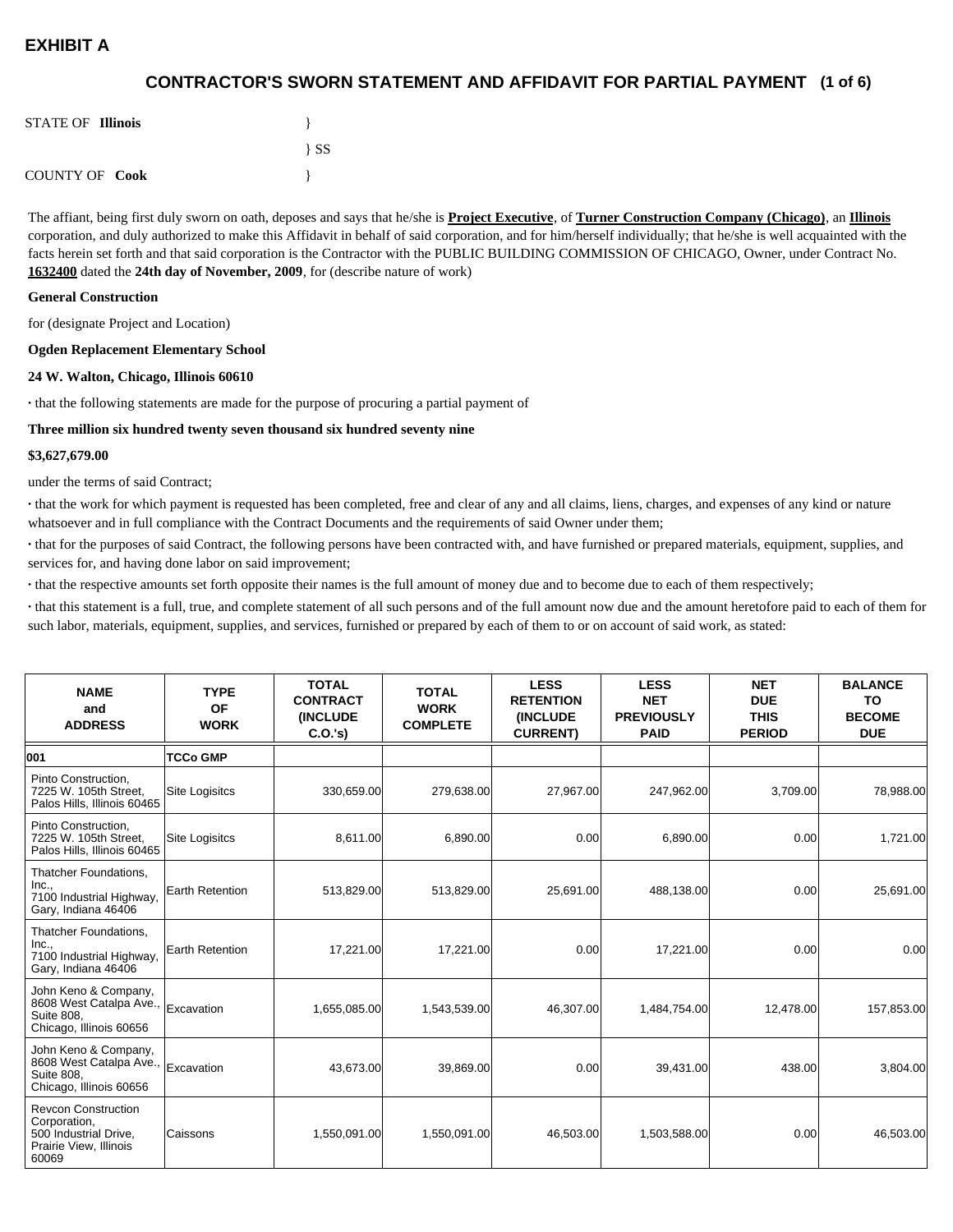### **(2 of 6) CONTRACTOR'S SWORN STATEMENT AND AFFIDAVIT FOR PARTIAL PAYMENT**

| <b>NAME</b><br>and<br><b>ADDRESS</b>                                                                       | <b>TYPE</b><br><b>OF</b><br><b>WORK</b> | <b>TOTAL</b><br><b>CONTRACT</b><br><b>(INCLUDE)</b><br>$C.O.'s$ ) | <b>TOTAL</b><br><b>WORK</b><br><b>COMPLETE</b> | <b>LESS</b><br><b>RETENTION</b><br><b>(INCLUDE)</b><br><b>CURRENT)</b> | <b>LESS</b><br><b>NET</b><br><b>PREVIOUSLY</b><br><b>PAID</b> | <b>NET</b><br><b>DUE</b><br><b>THIS</b><br><b>PERIOD</b> | <b>BALANCE</b><br>TO<br><b>BECOME</b><br><b>DUE</b> |
|------------------------------------------------------------------------------------------------------------|-----------------------------------------|-------------------------------------------------------------------|------------------------------------------------|------------------------------------------------------------------------|---------------------------------------------------------------|----------------------------------------------------------|-----------------------------------------------------|
| <b>Revcon Construction</b><br>Corporation,<br>500 Industrial Drive,<br>Prairie View, Illinois<br>60069     | Caissons                                | 48,763.00                                                         | 48,763.00                                      | 0.00                                                                   | 48,763.00                                                     | 0.00                                                     | 0.00                                                |
| Reliable Contracting &<br>Equipment Co.,<br>333 N Ogden Ave,<br>Chicago, Illinois 60607                    | <b>Site Utilities</b>                   | 398,853.00                                                        | 284,415.00                                     | 28,441.00                                                              | 255,974.00                                                    | 0.00                                                     | 142,879.00                                          |
| Reliable Contracting &<br>Equipment Co.,<br>333 N Ogden Ave,<br>Chicago, Illinois 60607                    | <b>Site Utilities</b>                   | 8,844.00                                                          | 6,307.00                                       | 0.00                                                                   | 6,307.00                                                      | 0.00                                                     | 2,537.00                                            |
| Abbey Paving,<br>1949 County Line Road,<br>Aurora, Illinois 60502                                          | Paving                                  | 42,310.00                                                         | 0.00                                           | 0.00                                                                   | 0.00                                                          | 0.00                                                     | 42,310.00                                           |
| Abbey Paving,<br>1949 County Line Road,<br>Aurora, Illinois 60502                                          | Paving                                  | 1,443.00                                                          | 0.00                                           | 0.00                                                                   | 0.00                                                          | 0.00                                                     | 1,443.00                                            |
| Christy Webber<br>Landscape.<br>2900 W. Ferdinand St,<br>Chicago, Illinois 60612                           | Landscaping                             | 257,352.00                                                        | 0.00                                           | 0.00                                                                   | 0.00                                                          | 0.00                                                     | 257,352.00                                          |
| Christy Webber<br>Landscape,<br>2900 W. Ferdinand St,<br>Chicago, Illinois 60612                           | Landscaping                             | 8,776.00                                                          | 0.00                                           | 0.00                                                                   | 0.00                                                          | 0.00                                                     | 8,776.00                                            |
| Burling Builders, Inc.,<br>44 West 60th Street,<br>Chicago, Illinois 60621                                 | Concrete                                | 3,688,094.00                                                      | 3,204,548.00                                   | 160,234.00                                                             | 2,938,870.00                                                  | 105,444.00                                               | 643,780.00                                          |
| Burling Builders, Inc.,<br>44 West 60th Street,<br>Chicago, Illinois 60621                                 | Concrete                                | 118,122.00                                                        | 102,683.00                                     | 0.00                                                                   | 99,104.00                                                     | 3,579.00                                                 | 15,439.00                                           |
| Illinois Masonry Corp.,<br>200 Telser Rd.,<br>Lake Zurich, Illinois<br>60047                               | Masonry and Stone                       | 5,146,889.00                                                      | 2,841,288.75                                   | 284,128.75                                                             | 719,111.00                                                    | 1,838,049.00                                             | 2,589,729.00                                        |
| Illinois Masonry Corp.,<br>200 Telser Rd.,<br>Lake Zurich, Illinois<br>60047                               | Masonry and Stone                       | 169.477.00                                                        | 93,212.00                                      | 0.00                                                                   | 25,422.00                                                     | 67.790.00                                                | 76,265.00                                           |
| Carlo Steel Corporation,<br>3100 East 87th Street,<br>Chicago, Illinois 60617                              | <b>Structural Steel</b>                 | 2,550,843.00                                                      | 2,535,557.00                                   | 253,557.00                                                             | 2,270,726.00                                                  | 11,274.00                                                | 268,843.00                                          |
| Carlo Steel Corporation,<br>3100 East 87th Street,<br>Chicago, Illinois 60617                              | <b>Structural Steel</b>                 | 78,462.00                                                         | 78,030.00                                      | 0.00                                                                   | 77,677.00                                                     | 353.00                                                   | 432.00                                              |
| Chicago Architectural<br>Metals, Inc.,<br>4619 N. Ravenswood<br>Ave., Ste #201,<br>Chicago, Illinois 60640 | Miscellaneous<br>Metals                 | 810,082.00                                                        | 114,212.50                                     | 11,425.85                                                              | 69,416.00                                                     | 33,370.65                                                | 707,295.35                                          |
| Chicago Architectural<br>Metals, Inc.,<br>4619 N. Ravenswood<br>Ave., Ste #201,<br>Chicago, Illinois 60640 | Miscellaneous<br>Metals                 | 27,624.00                                                         | 3,867.36                                       | 0.00                                                                   | 2,486.00                                                      | 1,381.36                                                 | 23,756.64                                           |
| Scale Construction Inc.,<br>2101 S. CARPENTER<br>ST, 2ND FLOOR,<br>CHICAGO, Illinois 60608                 | <b>General Trades</b>                   | 904,906.00                                                        | 72,424.00                                      | 7,242.00                                                               | 37,601.00                                                     | 27,581.00                                                | 839,724.00                                          |
| Scale Construction Inc.,<br>2101 S. CARPENTER<br>ST, 2ND FLOOR,<br>CHICAGO, Illinois 60608                 | <b>General Trades</b>                   | 30,243.00                                                         | 2,207.00                                       | 0.00                                                                   | 1,807.00                                                      | 400.00                                                   | 28,036.00                                           |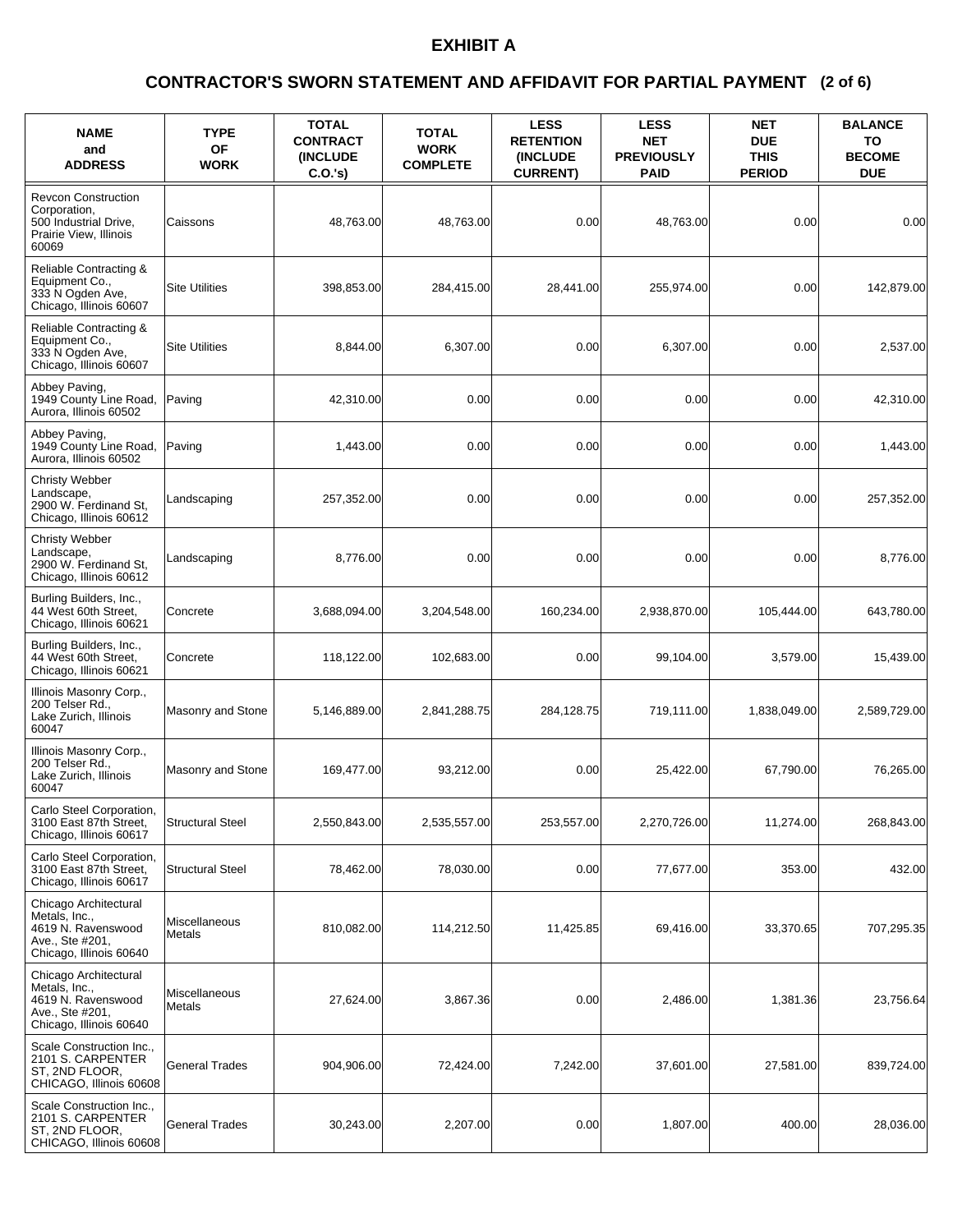### **(3 of 6) CONTRACTOR'S SWORN STATEMENT AND AFFIDAVIT FOR PARTIAL PAYMENT**

| <b>NAME</b><br>and<br><b>ADDRESS</b>                                                                  | <b>TYPE</b><br>OF<br><b>WORK</b>        | <b>TOTAL</b><br><b>CONTRACT</b><br><b>(INCLUDE)</b><br>$C.O.'s$ ) | <b>TOTAL</b><br><b>WORK</b><br><b>COMPLETE</b> | <b>LESS</b><br><b>RETENTION</b><br><b>(INCLUDE</b><br><b>CURRENT)</b> | <b>LESS</b><br><b>NET</b><br><b>PREVIOUSLY</b><br><b>PAID</b> | <b>NET</b><br><b>DUE</b><br><b>THIS</b><br><b>PERIOD</b> | <b>BALANCE</b><br>TO<br><b>BECOME</b><br><b>DUE</b> |
|-------------------------------------------------------------------------------------------------------|-----------------------------------------|-------------------------------------------------------------------|------------------------------------------------|-----------------------------------------------------------------------|---------------------------------------------------------------|----------------------------------------------------------|-----------------------------------------------------|
| Carroll Seating Co.,<br>2105 Lunt,<br>Elk Grove Village, Illinois<br>60007                            | Architectural<br>Millwork &<br>Casework | 353,703.00                                                        | 0.00                                           | 0.00                                                                  | 0.00                                                          | 0.00                                                     | 353,703.00                                          |
| Carroll Seating Co.,<br>2105 Lunt,<br>Elk Grove Village, Illinois<br>60007                            | Architectural<br>Millwork &<br>Casework | 12.061.00                                                         | 0.00                                           | 0.00                                                                  | 0.00                                                          | 0.00                                                     | 12,061.00                                           |
| Kremer & Davis.<br>132 Osborne Road.<br>Fridley, Minnesota 55432                                      | Waterproofing                           | 434,800.00                                                        | 357,061.00                                     | 35,703.00                                                             | 321,358.00                                                    | 0.00                                                     | 113,442.00                                          |
| Kremer & Davis,<br>132 Osborne Road,<br>Fridley, Minnesota 55432                                      | Waterproofing                           | 14,557.00                                                         | 11,951.30                                      | 0.00                                                                  | 11,951.30                                                     | 0.00                                                     | 2,605.70                                            |
| Bennett & Brosseau<br>Roofing, Inc.,<br>535 Anderson Drive,<br>Romeoville, Illinois<br>60446          | Roofing                                 | 1,639,500.00                                                      | 0.00                                           | 0.00                                                                  | 0.00                                                          | 0.00                                                     | 1,639,500.00                                        |
| Bennett & Brosseau<br>Roofing, Inc.,<br>535 Anderson Drive,<br>Romeoville, Illinois<br>60446          | Roofing                                 | 55,907.00                                                         | 0.00                                           | 0.00                                                                  | 0.00                                                          | 0.00                                                     | 55.907.00                                           |
| ASC Fireproofing, Inc.,<br>607 Church Road,<br>Elgin, Illinois 60123                                  | Fireproofing                            | 170,416.00                                                        | 123,109.40                                     | 12,310.94                                                             | 65,344.50                                                     | 45,453.96                                                | 59,617.54                                           |
| ASC Fireproofing, Inc.,<br>607 Church Road,<br>Elgin, Illinois 60123                                  | Fireproofing                            | 4,092.00                                                          | 3,076.00                                       | 0.00                                                                  | 1,500.00                                                      | 1,576.00                                                 | 1,016.00                                            |
| <b>Underland Architectural</b><br>Systems, Inc.,<br>20318 Torrence Avenue,<br>Lynwood, Illinois 60411 | Curtaiwall/Glass/Metal<br>Panels        | 1,494,296.00                                                      | 63,631.00                                      | 6,363.00                                                              | 57,268.00                                                     | 0.00                                                     | 1,437,028.00                                        |
| <b>Underland Architectural</b><br>Systems, Inc.,<br>20318 Torrence Avenue,<br>Lynwood, Illinois 60411 | Curtaiwall/Glass/Metal<br>Panels        | 50,955.00                                                         | 2,090.00                                       | 0.00                                                                  | 2,090.00                                                      | 0.00                                                     | 48,865.00                                           |
| The Levy Company,<br>3925 Commercial<br>Avenue,<br>Northbrook, Illinois<br>60062                      | Gypsum<br>Board/Plaster                 | 866,000.00                                                        | 39,133.65                                      | 3,913.37                                                              | 7,726.50                                                      | 27,493.78                                                | 830,779.72                                          |
| The Levy Company,<br>3925 Commercial<br>Avenue,<br>Northbrook, Illinois<br>60062                      | Gypsum<br>Board/Plaster                 | 29,531.00                                                         | 1,523.80                                       | 29.24                                                                 | 263.12                                                        | 1,231.44                                                 | 28,036.44                                           |
| Mr. Davids Carpet<br>Service,<br>865 W Irving Park Road,<br>Itasca, Illinois 60143                    | Ceramic & Quarry<br> Tile               | 84,633.00                                                         | 0.00                                           | 0.00                                                                  | 0.00                                                          | 0.00                                                     | 84,633.00                                           |
| Mr. Davids Carpet<br>Service,<br>865 W Irving Park Road,<br>Itasca. Illinois 60143                    | Ceramic & Quarry<br> Tile               | 2,886.00                                                          | 0.00                                           | 0.00                                                                  | 0.00                                                          | 0.00                                                     | 2,886.00                                            |
| Metropolitan Terrazzo,<br>LLC,<br>645 Lunt Avenue,<br>Elk Grove Village, Illinois<br>60007            | Terrazzo                                | 938,000.00                                                        | 0.00                                           | 0.00                                                                  | 0.00                                                          | 0.00                                                     | 938,000.00                                          |
| Metropolitan Terrazzo,<br>LLC,<br>645 Lunt Avenue,<br>Elk Grove Village, Illinois<br>60007            | Terrazzo                                | 31,986.00                                                         | 0.00                                           | 0.00                                                                  | 0.00                                                          | 0.00                                                     | 31,986.00                                           |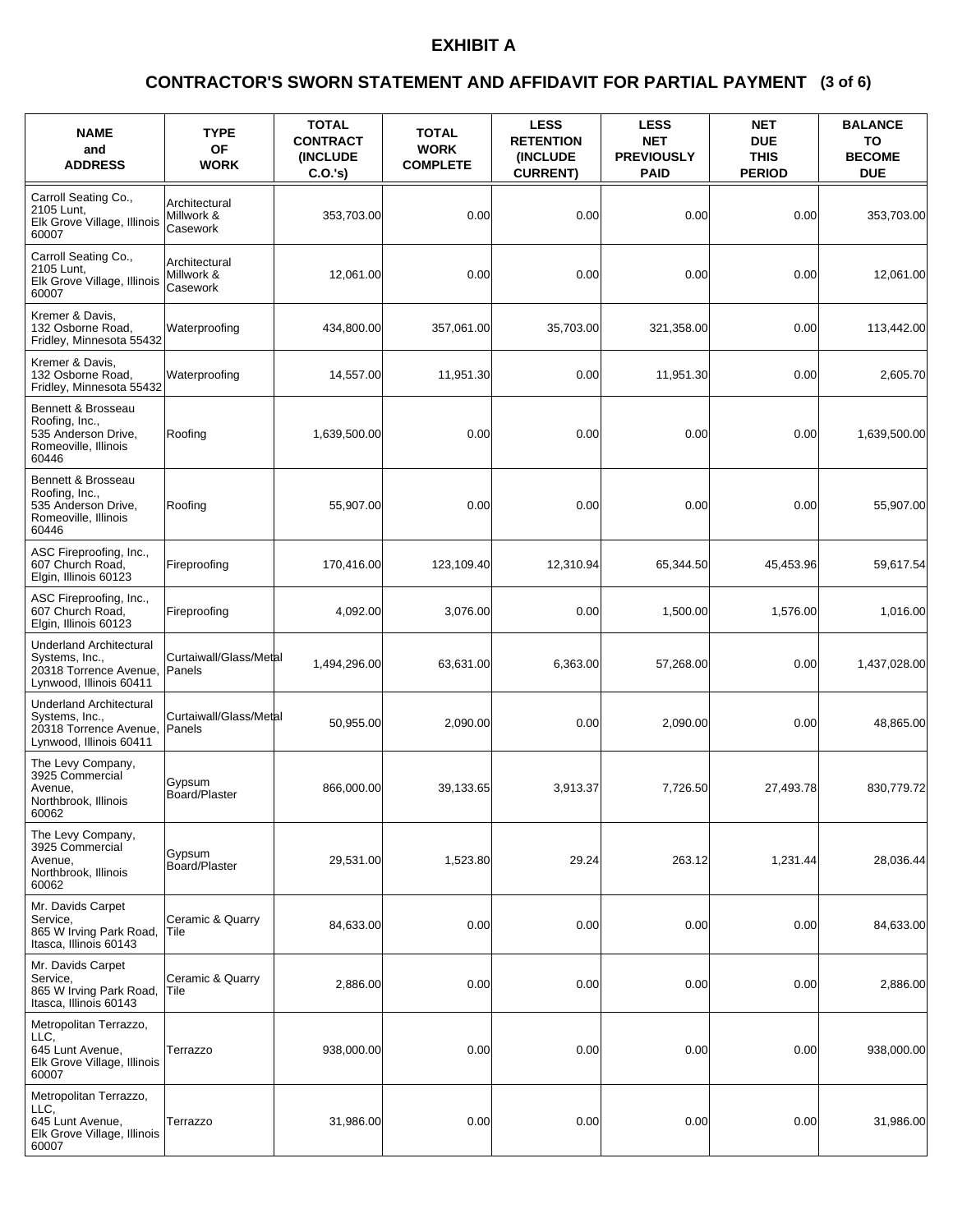### **(4 of 6) CONTRACTOR'S SWORN STATEMENT AND AFFIDAVIT FOR PARTIAL PAYMENT**

| <b>NAME</b><br>and<br><b>ADDRESS</b>                                                                   | <b>TYPE</b><br><b>OF</b><br><b>WORK</b>   | <b>TOTAL</b><br><b>CONTRACT</b><br><b>(INCLUDE)</b><br>$C.O.'s$ ) | <b>TOTAL</b><br><b>WORK</b><br><b>COMPLETE</b> | <b>LESS</b><br><b>RETENTION</b><br>(INCLUDE<br><b>CURRENT)</b> | <b>LESS</b><br><b>NET</b><br><b>PREVIOUSLY</b><br><b>PAID</b> | <b>NET</b><br><b>DUE</b><br><b>THIS</b><br><b>PERIOD</b> | <b>BALANCE</b><br>TO<br><b>BECOME</b><br><b>DUE</b> |
|--------------------------------------------------------------------------------------------------------|-------------------------------------------|-------------------------------------------------------------------|------------------------------------------------|----------------------------------------------------------------|---------------------------------------------------------------|----------------------------------------------------------|-----------------------------------------------------|
| Floors, Inc.<br>PO Box 700, 1341<br>Cobblestone Way,<br>Woodstock, Illinois<br>60098                   | Wood Flooring<br>W/Striping               | 81,800.00                                                         | 0.00                                           | 0.00                                                           | 0.00                                                          | 0.00                                                     | 81,800.00                                           |
| Floors, Inc.<br>PO Box 700, 1341<br>Cobblestone Way,<br>Woodstock, Illinois<br>60098                   | Wood Flooring<br>W/Striping               | 2,789.00                                                          | 0.00                                           | 0.00                                                           | 0.00                                                          | 0.00                                                     | 2,789.00                                            |
| Flooring Resources,<br>600 W. Pratt,<br>Elk Grove, Illinois 60007                                      | <b>Resilient Flooring &amp;</b><br>Carpet | 152,443.00                                                        | 0.00                                           | 0.00                                                           | 0.00                                                          | 0.00                                                     | 152,443.00                                          |
| Flooring Resources,<br>600 W. Pratt,<br>Elk Grove, Illinois 60007                                      | <b>Resilient Flooring &amp;</b><br>Carpet | 5,198.00                                                          | 0.00                                           | 0.00                                                           | 0.00                                                          | 0.00                                                     | 5,198.00                                            |
| DBM Services, Inc.,<br>16W107 83rd Street,<br>Burr Ridge, Illinois 60527                               | <b>Fluid Applied</b><br>Flooring          | 97,960.00                                                         | 12,556.00                                      | 1,255.60                                                       | 0.00                                                          | 11,300.40                                                | 86,659.60                                           |
| DBM Services, Inc.,<br>16W107 83rd Street,<br>Burr Ridge, Illinois 60527                               | <b>Fluid Applied</b><br>Flooring          | 3,340.00                                                          | 434.20                                         | 0.00                                                           | 0.00                                                          | 434.20                                                   | 2,905.80                                            |
| Continental Painting &<br>Decorating, Inc.,<br>2255 South Wabash<br>Avenue,<br>Chicago, Illinois 60616 | Painting                                  | 287,830.00                                                        | 0.00                                           | 0.00                                                           | 0.00                                                          | 0.00                                                     | 287,830.00                                          |
| Continental Painting &<br>Decorating, Inc.,<br>2255 South Wabash<br>Avenue,<br>Chicago, Illinois 60616 | Painting                                  | 9,815.00                                                          | 0.00                                           | 0.00                                                           | 0.00                                                          | 0.00                                                     | 9,815.00                                            |
| Poblocki Sign Company<br>LLC.<br>P.O. Box 1541,<br>Milwaukee, Wisconsin<br>53201-1541                  | Signage                                   | 92,000.00                                                         | 0.00                                           | 0.00                                                           | 0.00                                                          | 0.00                                                     | 92,000.00                                           |
| Poblocki Sign Company<br>LLC.<br>P.O. Box 1541,<br>Milwaukee, Wisconsin<br>53201-1541                  | Signage                                   | 3,137.00                                                          | 0.00                                           | 0.00                                                           | 0.00                                                          | 0.00                                                     | 3,137.00                                            |
| M.L. Rongo, Inc.,<br>4817 W. Lake Street,<br>Melrose Park, Illinois<br>60160                           | Food Service<br>Equipment                 | 167,920.00                                                        | 0.00                                           | 0.00                                                           | 0.00                                                          | 0.00                                                     | 167,920.00                                          |
| M.L. Rongo, Inc.,<br>4817 W. Lake Street,<br>Melrose Park, Illinois<br>60160                           | <b>Food Service</b><br>Equipment          | 5,726.00                                                          | 0.00                                           | 0.00                                                           | 0.00                                                          | 0.00                                                     | 5,726.00                                            |
| SCHINDLER<br>ELEVATOR,<br>1530 Timberwolf Dr,<br>Holland, Ohio 43528                                   | Elevators                                 | 349,500.00                                                        | 0.00                                           | 0.00                                                           | 0.00                                                          | 0.00                                                     | 349,500.00                                          |
| <b>SCHINDLER</b><br>ELEVATOR,<br>1530 Timberwolf Dr,<br>Holland, Ohio 43528                            | Elevators                                 | 11,918.00                                                         | 0.00                                           | 0.00                                                           | 0.00                                                          | 0.00                                                     | 11,918.00                                           |
| F. E. Moran Fire<br>Protection,<br>2165 Shermer Rd Ste D,<br>Northbrook, Illinois<br>60062             | <b>Fire Protection</b>                    | 416,741.00                                                        | 310,730.00                                     | 29,886.00                                                      | 201,165.00                                                    | 79,679.00                                                | 135,897.00                                          |
| F. E. Moran Fire<br>Protection,<br>2165 Shermer Rd Ste D,<br>Northbrook, Illinois<br>60062             | <b>Fire Protection</b>                    | 12,273.00                                                         | 8,714.00                                       | 0.00                                                           | 6,504.69                                                      | 2,209.31                                                 | 3,559.00                                            |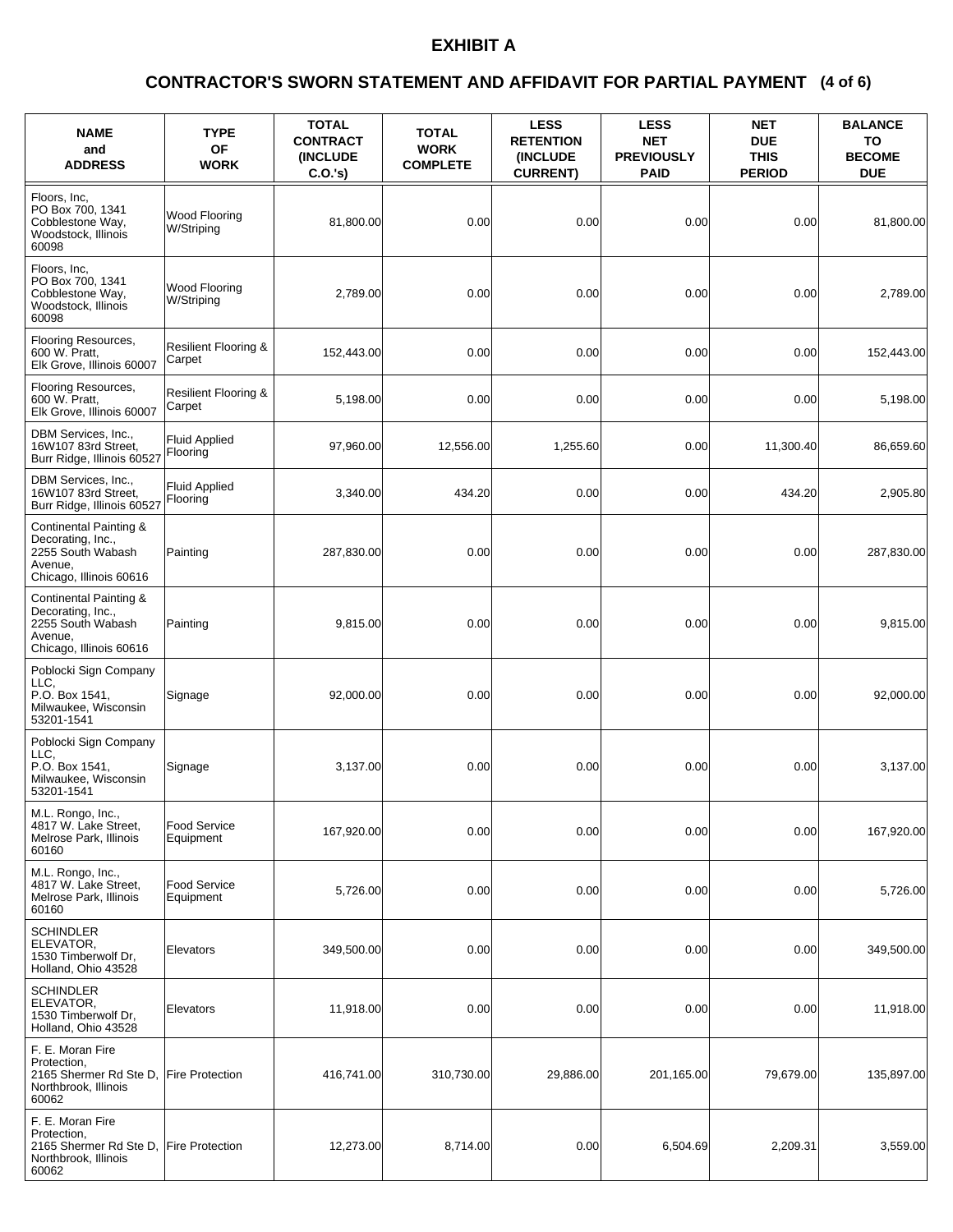### **(5 of 6) CONTRACTOR'S SWORN STATEMENT AND AFFIDAVIT FOR PARTIAL PAYMENT**

| <b>NAME</b><br>and<br><b>ADDRESS</b>                                                                                  | <b>TYPE</b><br><b>OF</b><br><b>WORK</b>                                                                                                                                                       | <b>TOTAL</b><br><b>CONTRACT</b><br><b>(INCLUDE)</b><br>$C.O.'s$ ) | <b>TOTAL</b><br><b>WORK</b><br><b>COMPLETE</b> | <b>LESS</b><br><b>RETENTION</b><br>(INCLUDE<br><b>CURRENT)</b> | <b>LESS</b><br><b>NET</b><br><b>PREVIOUSLY</b><br><b>PAID</b> | <b>NET</b><br><b>DUE</b><br><b>THIS</b><br><b>PERIOD</b> | <b>BALANCE</b><br>TO<br><b>BECOME</b><br><b>DUE</b> |
|-----------------------------------------------------------------------------------------------------------------------|-----------------------------------------------------------------------------------------------------------------------------------------------------------------------------------------------|-------------------------------------------------------------------|------------------------------------------------|----------------------------------------------------------------|---------------------------------------------------------------|----------------------------------------------------------|-----------------------------------------------------|
| Norman Mechanical.<br>3850 Industrial Avenue,<br>Rolling Meadows, Illinois<br>60008                                   | Plumbing                                                                                                                                                                                      | 1,153,325.00                                                      | 633,335.75                                     | 63,333.00                                                      | 453,681.75                                                    | 116,321.00                                               | 583,322.25                                          |
| Norman Mechanical,<br>3850 Industrial Avenue,<br>Rolling Meadows, Illinois<br>60008                                   | Plumbing                                                                                                                                                                                      | 32,701.00                                                         | 17,659.00                                      | 0.00                                                           | 14,389.00                                                     | 3,270.00                                                 | 15,042.00                                           |
| International Piping<br>Systems, Inc.,<br>444 East State Parkway,<br>Suite 123,<br>Schaumburg, Illinois<br>60173-4538 | Mechanical<br><b>W/Controls</b>                                                                                                                                                               | 3,609,528.00                                                      | 1,475,237.00                                   | 147,523.70                                                     | 595,779.30                                                    | 731,934.00                                               | 2,281,814.70                                        |
| International Piping<br>Systems, Inc.,<br>444 East State Parkway,<br>Suite 123,<br>Schaumburg, Illinois<br>60173-4538 | Mechanical<br><b>W/Controls</b>                                                                                                                                                               | 103,971.00                                                        | 42.494.00                                      | 0.00                                                           | 19,068.00                                                     | 23,426.00                                                | 61,477.00                                           |
| Connelly Electric,<br>40 S. Addison Rd, Suite<br>100,<br>Addison, Illinois 60101                                      | Electrical                                                                                                                                                                                    | 3,835,345.00                                                      | 931,214.75                                     | 93,121.37                                                      | 615,706.38                                                    | 222,387.00                                               | 2,997,251.62                                        |
| Connelly Electric,<br>40 S. Addison Rd, Suite<br>100.<br>Addison, Illinois 60101                                      | Electrical                                                                                                                                                                                    | 125,795.00                                                        | 30,191.25                                      | 0.00                                                           | 22,643.25                                                     | 7,548.00                                                 | 95,603.75                                           |
| To Be Let                                                                                                             | Unawarded                                                                                                                                                                                     | 308,761.00                                                        | 0.00                                           | 0.00                                                           | 0.00                                                          | 0.00                                                     | 308,761.00                                          |
| <b>Turner Construction</b><br>Company (Chicago),<br>55 East Monroe Street,<br>Suite 3100,<br>Chicago, Illinois 60603  | TCCo P&P<br>BondNot-To-Exceed<br>General<br>ConditionFixed<br>General<br>ConditionsTCCo<br>Construction<br>ContingencyBuilders<br><b>Risk</b><br>InsuranceRailroad<br>InsuranceCM Fee<br>(2%) | 6,885,393.00                                                      | 2,577,618.29                                   | 257,761.58                                                     | 2,107,533.21                                                  | 212,323.50                                               | 4,565,536.29                                        |
|                                                                                                                       | <b>Subtotal TCCo GMP</b>                                                                                                                                                                      | 42,348,784.00                                                     | 19,934,319.75                                  | 1,539,539.00                                                   | 14,802,346.75                                                 | 3,592,434.00                                             | 23,954,003.25                                       |
| 002                                                                                                                   | <b>TCCo GMP without</b><br>retention held                                                                                                                                                     |                                                                   |                                                |                                                                |                                                               |                                                          |                                                     |
| <b>Turner Construction</b><br>Company (Chicago),<br>55 East Monroe Street,<br>Suite 3100.<br>Chicago, Illinois 60603  | Subguard                                                                                                                                                                                      | 439,797.00                                                        | 432,205.00                                     | 0.00                                                           | 432,205.00                                                    | 0.00                                                     | 7,592.00                                            |
| <b>Turner Construction</b><br>Company (Chicago),<br>55 East Monroe Street,<br>Suite 3100,<br>Chicago, Illinois 60603  | <b>TCCo Insurance</b>                                                                                                                                                                         | 391,615.00                                                        | 180,143.00                                     | 0.00                                                           | 144,898.00                                                    | 35,245.00                                                | 211,472.00                                          |
| <b>Turner Construction</b><br>Company (Chicago),<br>55 East Monroe Street,<br>Suite 3100,<br>Chicago, Illinois 60603  | Preconstruction<br>Services                                                                                                                                                                   | 150,000.00                                                        | 150,000.00                                     | 0.00                                                           | 150,000.00                                                    | 0.00                                                     | 0.00                                                |
| Subtotal TCCo GMP without retention held                                                                              |                                                                                                                                                                                               | 981,412.00                                                        | 762,348.00                                     | 0.00                                                           | 727,103.00                                                    | 35,245.00                                                | 219,064.00                                          |
| 003                                                                                                                   | Owner<br>Contingency                                                                                                                                                                          |                                                                   |                                                |                                                                |                                                               |                                                          |                                                     |
| To Be Let                                                                                                             | <b>Owner Contingency</b>                                                                                                                                                                      | 1,458,025.00                                                      | 0.00                                           | 0.00                                                           | 0.00                                                          | 0.00                                                     | 1,458,025.00                                        |
|                                                                                                                       | <b>Subtotal Owner Contingency</b>                                                                                                                                                             | 1,458,025.00                                                      | 0.00                                           | 0.00                                                           | 0.00                                                          | 0.00                                                     | 1,458,025.00                                        |
|                                                                                                                       | Total                                                                                                                                                                                         | 44,788,221.00                                                     | 20,696,667.75                                  | 1,539,539.00                                                   | 15,529,449.75                                                 | 3,627,679.00                                             | 25,631,092.25                                       |